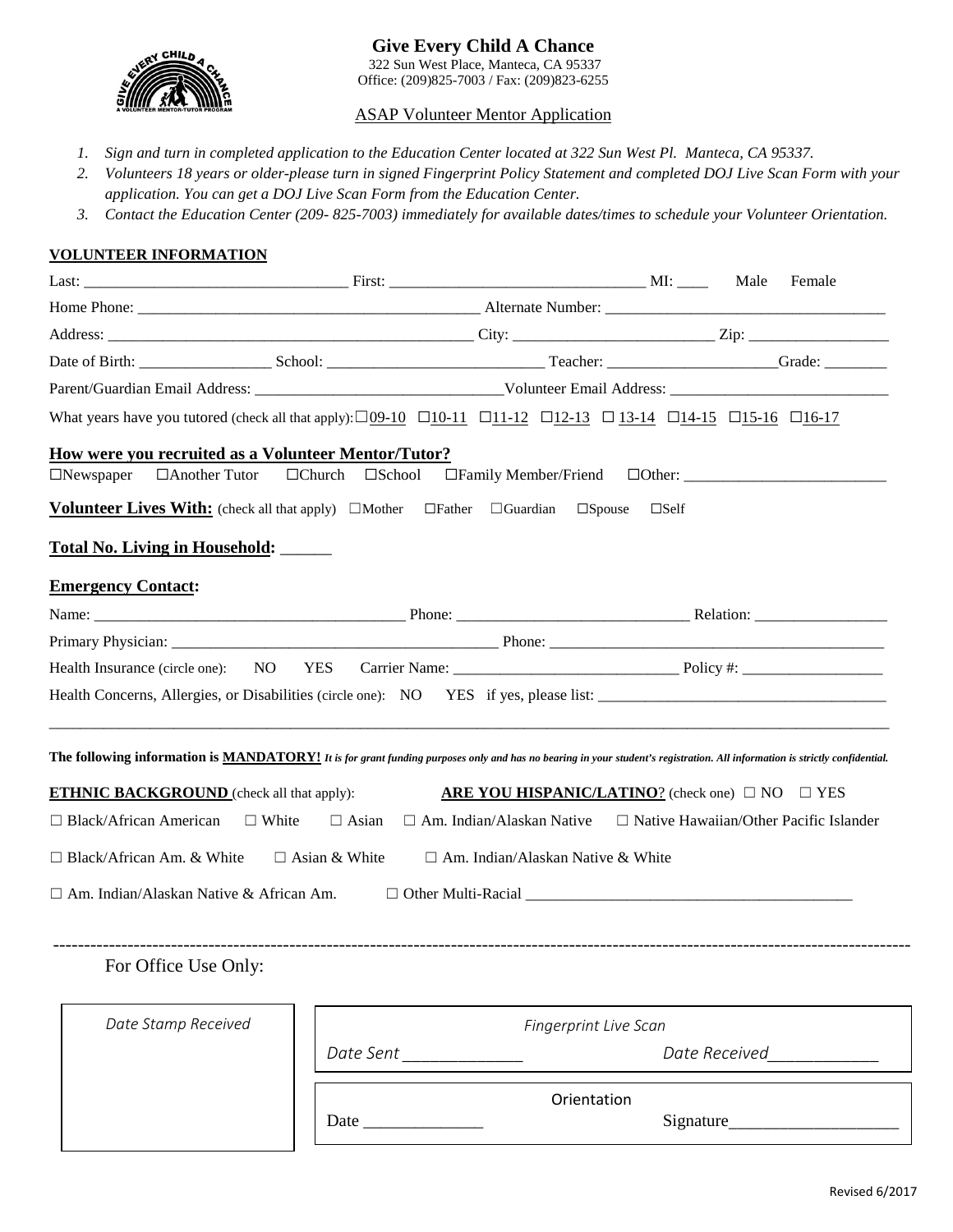# **VOLUNTEER INFORMATION**:

Please list any information that might be helpful in placing you with a student. (For example: experience with children, bilingual skills, computer knowledge, and other special interests/hobbies) All tutors under the age of 18 and that are still attending school must be in good standing, and must maintain a "C/2.0" average with the local school district.

\_\_\_\_\_\_\_\_\_\_\_\_\_\_\_\_\_\_\_\_\_\_\_\_\_\_\_\_\_\_\_\_\_\_\_\_\_\_\_\_\_\_\_\_\_\_\_\_\_\_\_\_\_\_\_\_\_\_\_\_\_\_\_\_\_\_\_\_\_\_\_\_\_\_\_\_\_\_\_\_\_\_\_\_\_\_\_\_\_\_\_\_\_\_\_\_\_\_\_\_\_\_\_\_\_\_\_\_\_\_\_\_\_\_\_\_\_\_\_\_\_\_\_\_\_\_\_\_\_\_\_\_\_\_\_\_\_\_ **AVAILABILITY** Please list ALL days and times you are available to volunteer at ASAP. (For example: Tues. & Thurs. 3:00 pm to 5:00pm or M-F 3pm to 6pm) Hours vary depending on site location (see below).

**\_\_\_\_\_\_\_\_\_\_\_\_\_\_\_\_\_\_\_\_\_\_\_\_\_\_\_\_\_\_\_\_\_\_\_\_\_\_\_\_\_\_\_\_\_\_\_\_\_\_\_\_\_\_\_\_\_\_\_\_\_\_\_\_\_\_\_\_\_\_\_\_\_\_\_\_\_\_\_\_\_\_\_\_\_\_\_\_\_\_\_\_\_\_\_\_\_\_\_\_\_\_\_\_\_\_\_\_\_\_**

# **After School Advantage Program (ASAP) Sites** *(Please mark ALL convenient sites by noting 1st, 2nd, and 3rd choices)*

| August Knodt School<br>3939 EWS Woods Blvd., Weston Ranch   | Mon - Fri. $3:30-6:30$ | Lathrop School<br>15851 South 5th St., Lathrop    | Mon - Fri. 3:15-6:15   |
|-------------------------------------------------------------|------------------------|---------------------------------------------------|------------------------|
| Banta School<br>22345 El Rancho Rd., Banta                  | Mon - Fri. $3:00-6:00$ | Lincoln School<br>705 E. Yosemite, Manteca        | Mon - Fri. $3:15-6:15$ |
| French Camp School<br>241 East 4th St., French Camp         | Mon - Fri. 3:00-6:00   | Nile Garden School<br>5700 E. Nile St., Manteca   | Mon - Fri $3:00-6:00$  |
| George Komure School<br>2121 Henry Long Blvd., Weston Ranch | Mon - Fri. $3:30-6:30$ | <b>Ripon Elementary</b><br>509 W. Main St., Ripon | Mon - Fri $2:00-6:00$  |
| Golden West School<br>1031 N. Main St., Manteca             | Mon - Fri. $3:15-6:15$ | Seguoia School<br>710 Martha St., Manteca         | Mon - Fri. $3:00-6:00$ |
| <b>Great Valley School</b><br>4223 McDougald, Weston Ranch  | Mon - Fri 3:30-6:30    | Shasta School<br>751 E. Edison, Manteca           | Mon - Fri. 3:00-6:00   |

# **Technology Device Waiver** *This form is mandatory and must be completed for each student in program.*

Give Every Child A Chance (GECAC) strives to be a welcoming and accommodating program for its students. We also strive to enable students to utilize, learn, and use current technology to create the best 21st Century learners. We do not discourage students from bringing their own technology to program however; we do ask parents sign a waiver of liability.

By signing below, the parent and the student recognize that any personal device brought into the GECAC After School Program or GECAC 1on1 Tutoring Program is the sole responsibility of the student. This includes (but not limited to) MUSD Panasonic E3 devices, cell phones, iPods, MP3 players, eReaders, tablets/iPads, netbooks, and laptops. The parent/guardian and student shall assume all risk with any personal device that is brought into program. GECAC will not be held responsible for lost, stolen, or damaged devices.

**Student Name:**  $\bullet$  **Student Name:**  $\bullet$  **Grade:**  $\bullet$  **Grade:**  $\bullet$  **Grade:**  $\bullet$  **Grade:**  $\bullet$  **Grade:**  $\bullet$  **Grade:**  $\bullet$  **Grade:**  $\bullet$  **Grade:**  $\bullet$  **Grade:**  $\bullet$  **Grade:**  $\bullet$  **Grade:**  $\bullet$  **Grade:**  $\bullet$  **Grade:**  $\bullet$ 

Please Print

**Parent/Legal Guardian:** \_\_\_\_\_\_\_\_\_\_\_\_\_\_\_\_\_\_\_\_\_\_\_\_\_\_\_\_\_\_\_\_\_\_\_\_\_\_\_\_\_\_\_\_\_\_\_\_ **Date: \_\_\_\_\_\_\_\_\_** 

Signature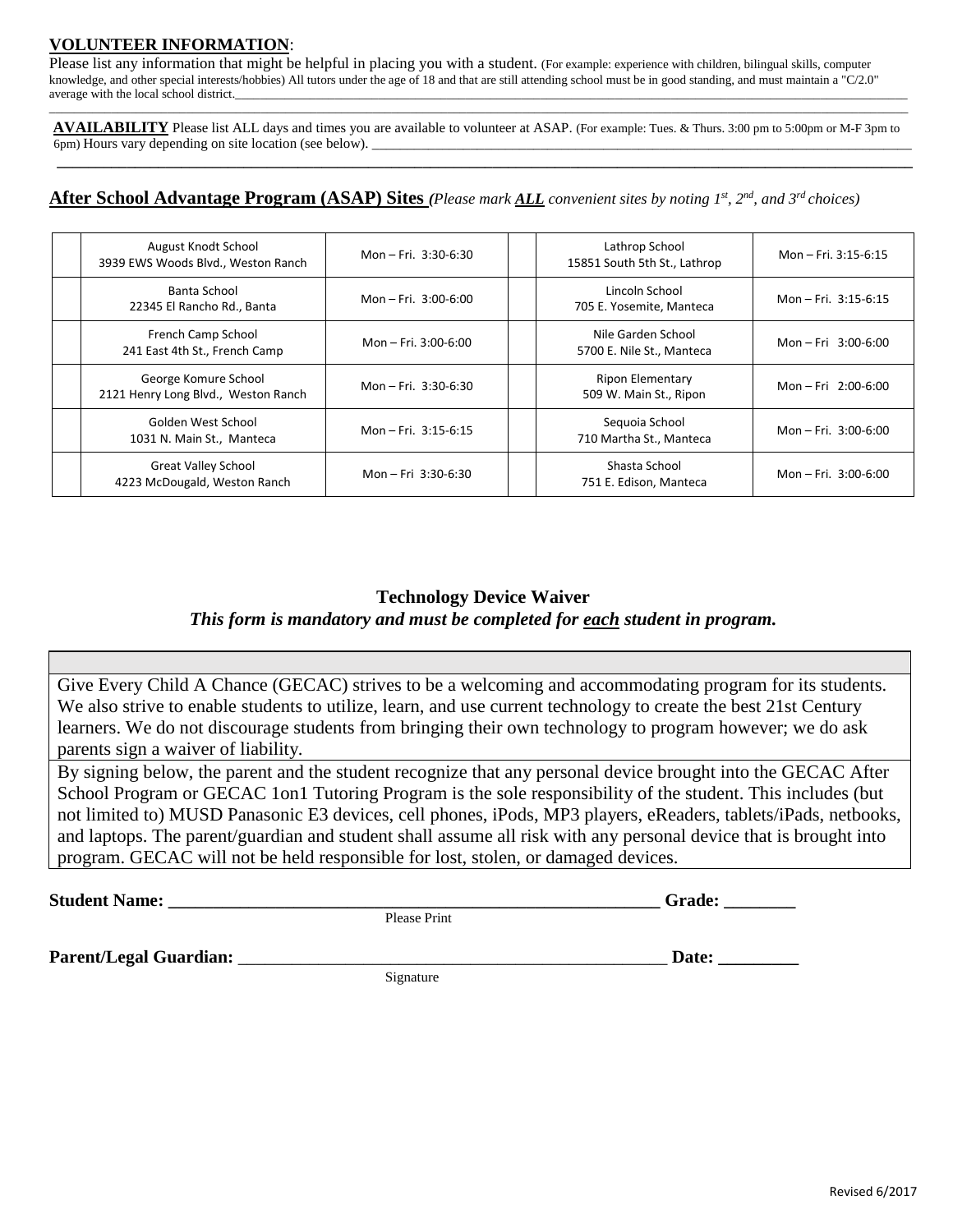# **CONFIDENTIALITY:**

Give Every Child A Chance believes that to provide quality services, the parents' and child's right to privacy shall be considered paramount and shall be assured to the greatest possible extent. Therefore, all interactions between staff, volunteers and children will be considered confidential and privileged. Public disclosure of a volunteer or child's personal, financial or grading information for any purpose other than grant funding or general statistical reasons is forbidden unless expressly allowed in writing by the parent. Staff and volunteers of *Give Every Child A Chance* are required by law to report the following:

- **1. CHILD ABUSE OR NEGLECT:** Any incident or suspected child abuse will be immediately reported to the appropriate agency. Contact the Program Director.
- **2. POTENTIAL HARM TO SELF OR OTHERS:** Any case where a child is threatening harm to himself/herself or others will be immediately reported to the appropriate agency. Contact the Program Director

## **FINGERPRINT & BACKGROUND CHECK POLICY:**

- 1. **All individuals 18 years of age and older with direct contact with children must be fingerprinted and have a background check completed prior to participation.** A completed application must be on file and clearance obtained by the Department of Justice before any individual will be allowed to participate.
- 2. All personnel with access to fingerprint and background information must have clearance through the Department of Justice.
- *3.* All information is confidential with access limited only to those authorized by the Board of Directors. *Authorized personnel include: Executive Director, Director of Community Outreach, Program Director, Administrative Assistant, Officers of the Board of Directors, and the Personnel Committee appointed by the Board of Directors.*
- 4. All information will be kept for a minimum of two years after the last date of participation.
- 5. When discarding personal information, it must be discarded in such a manner so that no information can be obtained.
- 6. Personal records are to be kept in the office of the Corporation. Fingerprint and background information is to be kept in the appropriate file at the Corporate Office of *Give Every Child A Chance*.
- 7. During a background check if an item of concern is discovered, the following must be adhered to in order for participation:
- *a. Clean criminal record for a minimum of five consecutive years.*
- *b. Pass a drug screening at the participant's expense.*
- *c. Pass local clearance by the Manteca/Ripon Police Department.*
- *d. Provide at least two, verifiable character references.*
- *e. Absolutely no previous violent acts or crimes against children.* **All Volunteers Must Attend Orientation!**
- *f. Approval by the Board of Directors on an individual case basis.*

## **Instructions for Fingerprinting by Live Scan:**

- 1. Complete Live Scan Request Form at the Give Every Child A Chance corporate office
- 2. Take form to Manteca Police Department located at: **1001 W. Center St**

**Manteca, CA 95337** 

#### **LIVE SCAN HOURS: MANTECA ONLY!**

## **Monday Wednesday 2:00 PM – 4:45 PM 2:00 PM – 4:45 PM**

3. You will be notified when your background check is completed

**RELEASE:** *The Board of Directors would like to thank you for your interest in Give Every Child A Chance and hope that you understand the importance of our policy.*

- I, **I**, **understand that my participation as a volunteer in the** *Give Every Child A Chance* **program is subject to the** adherence of the strict guidelines established by the Board of Directors including but not limited to:
- 1. All contact with the children and parents involved in the **Give Every Child A Chance** program will be restricted to the program sites.
- 2. I certify under penalty of perjury that statements made on this form are true.
- 3. I will be respectful to all students, parents, staff and volunteers as well as school and program property.
- 4. Volunteers are prohibited from TRANSPORTING children or parents involved with the **Give Every Child A Chance** program in their personal vehicles. 5. Volunteers must operate with another volunteer or staff member present for any given session.
- 6. All volunteers 18 years of age and older must obtain fingerprint and background check clearance by the Department of Justice prior to participation.
- 7. It is a privilege and not a right to be involved in the Give Every Child A Chance program. Any misconduct or disobedience will result in **immediate** dismissal from the program.
- 8. I may be photographed and published in any material written for and approved by Give Every Child A Chance.
- 9. I understand there are a limited number of volunteers scheduled for each ASAP site and I must submit a completed application as well as an academic progress report.
- 10. I agree to indemnify and hold harmless Manteca, Ripon, Banta, River Island and Tracy School Districts, GECAC, board of directors, employees/volunteers and all presenters and parties affiliated with the organization/program of any incident occurrence, injury or loss of property while attending and participating in GECAC programs no matter how the injury or loss was occurred. The aforementioned shall not be held responsible for the liability or expense for legal cost or medical treatment for my child; however, I do authorize the organizers, staff, EMT, physician, or hospital to administer emergency treatment or transport to a medical facility in the event of accident, illness, or injury. I understand that every attempt will be made to contact the parents in case of treatment. I give permission for my child's photo to be used in any promotion or advertisement in relation to the event. I am solely financially responsible for any cost and/or all indebtedness incurred as a result of any emergency and/or routine medical and/or surgical treatment and services prescribed by the attending physician for my child/ward, including all charges not covered by insurance. Any information written on this application will be used to match the tutor with an appropriate student.

#### *Board of Directors reserves the right to refuse any applicant participation.*

| <b>Volunteer Signature:</b> | Date |
|-----------------------------|------|
|                             |      |

**Parent Signature:**  $\qquad \qquad$  **Date**: *(Required for volunteers under 18 years of age)*